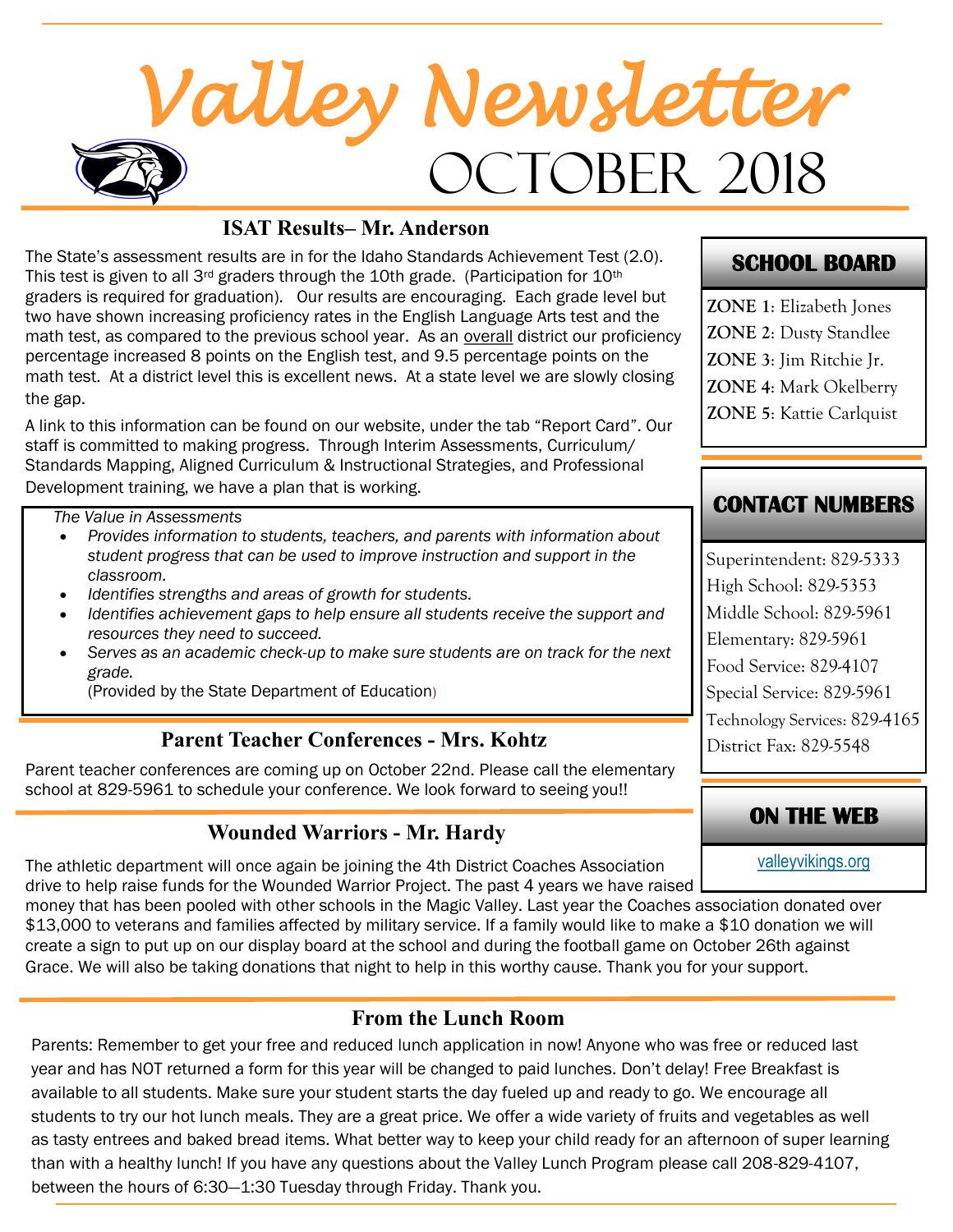#### **Flu Vaccines Coming Soon—Mrs. Richardson**

On Wednesday, October 31st, starting at 7:30 am, South Central Public Health District (SCPHD) will be at Valley School to administer flu vaccines for students, family members, teachers and community members. If students need school vaccines, HPV boosters, or college immunizations, please contact the school nurse, and those vaccines will be made available as well. Information and immunization signature cards will be sent home with students prior to the date of the clinic. Parents must be present for their child to have vaccines. Extra immunization signature cards will be available for family and community members in the elementary office. Immunization signature cards and a copy of your insurance card are due in the office by October 29th. SCPHD will bill private insurance and Medicaid. If your insurance requires prior authorization, please obtain this before the date of the clinic. If your child does not have insurance, you will be billed for the services. No payment will be taken at school. SCPHD hopes that offering the flu vaccine at school will make it easier for you to get your child vaccinated. Flu is the 6<sup>th</sup> leading killer in Idaho and accounts for 4.5 days of absence from school. Protect your children with a flu vaccine along with plenty of fruits and vegetables, regular exercise, adequate sleep, and frequent hand-washing. For questions, or to request additional vaccines, please contact Gail Richardson, School Nurse at (208)-829-5961. Thank you for helping to keep our school and community healthy!

#### **Cross Country—Coach Hunter**

The Cross Country teams have competed in three meets already this season. There are ten girls and ten boys on the high school team. The middle school has eleven girls and twelve boys participating. All four groups have finished in the top third of the teams competing each meet. Garrett Christensen, Jadyn Peltier, Nikoli Carlquist and Kelbi Lewis have earned medals in high school meets while Autumn Allen, Joanie Lewis, Emma Allen, Brooke Koehn, Tex Godfrey, Kyle Christensen and Alejandro Recendez have all had top ten finishes in at least one meet. We are looking forward to the district meet on October 17th in Gooding.

#### **Girls Basketball—Coach Kohtz and Coach Jarvis**

Girls basketball will start on Monday, October 29th. Try-out times will be announced at the school later this month. All girls wanting to try-out need to have a physical on file with the school. 9th and 11th graders will need to have a new physical. We are excited for the upcoming season and look forward to working with the players.

#### **Homecoming Dinner—Booster Club**

Come out and support your Valley Vikings on October 12th as they play against Butte County. The Booster Club will be serving cheeseburger, hamburger, and hot dog meals from 4:30 till 9:00 p.m. Please join us for dinner and cheer on your favorite team!!!

#### **Fall Concert—Mr. Eiler**

Our Fall Concert will be on October 24th at 7:00pm. Come and enjoy a Disney Movie Night! There will even be popcorn available for everyone. The music room is finished now and looks amazing. Thank you to administration, staff and community people who helped make the music room look spectacular!

#### **College and Career Readiness– Mrs. Elorrieta**

FAFSA, Merit Aid, Pell Grant, Scholarships, Subsidized Loans, Work Study! Navigating the Financial Aid vocabulary can be overwhelming and confusing. This month the "College and Career Readiness" series will focus on the topic of Financial Aid 101 and the basic concepts parents and students need to understand when budgeting for college. Students in grades 8-12 and their parents are invited to attend this meeting on Monday, October 8 from 6:00-7:00 p.m. in Mrs. Elorrieta's room #126 at Valley High School. Parents of seniors: you and your student should apply soon for an FSA ID and begin the FAFSA process (FAFSA opens October 1, 2018). More information can be found on the FAFSA website [fafsa.ed.gov](http://fafsa.ed.gov) or visit Mrs. Elorrieta's website at [vhsfacs.org.](http://vhsfacs.org)

#### **Trick or Treat for Community Baskets - BPA/FCCLA**

Valley Newsletter "Save your change!" BPA and FCCLA high school students will be Trick or Treating for Community Baskets on Monday, October 29 from 5:30 p.m. - 7:30 p.m. Members will go door-to-door with Christmas stockings to Trick-or-Treat for change. ALL money donated will be used to purchase Christmas gifts for children in the community in coordination with the Valley Community Helpers Christmas Basket initiative. Last year, your donations helped provide gifts for 88 children in our community. Thank you for your support.